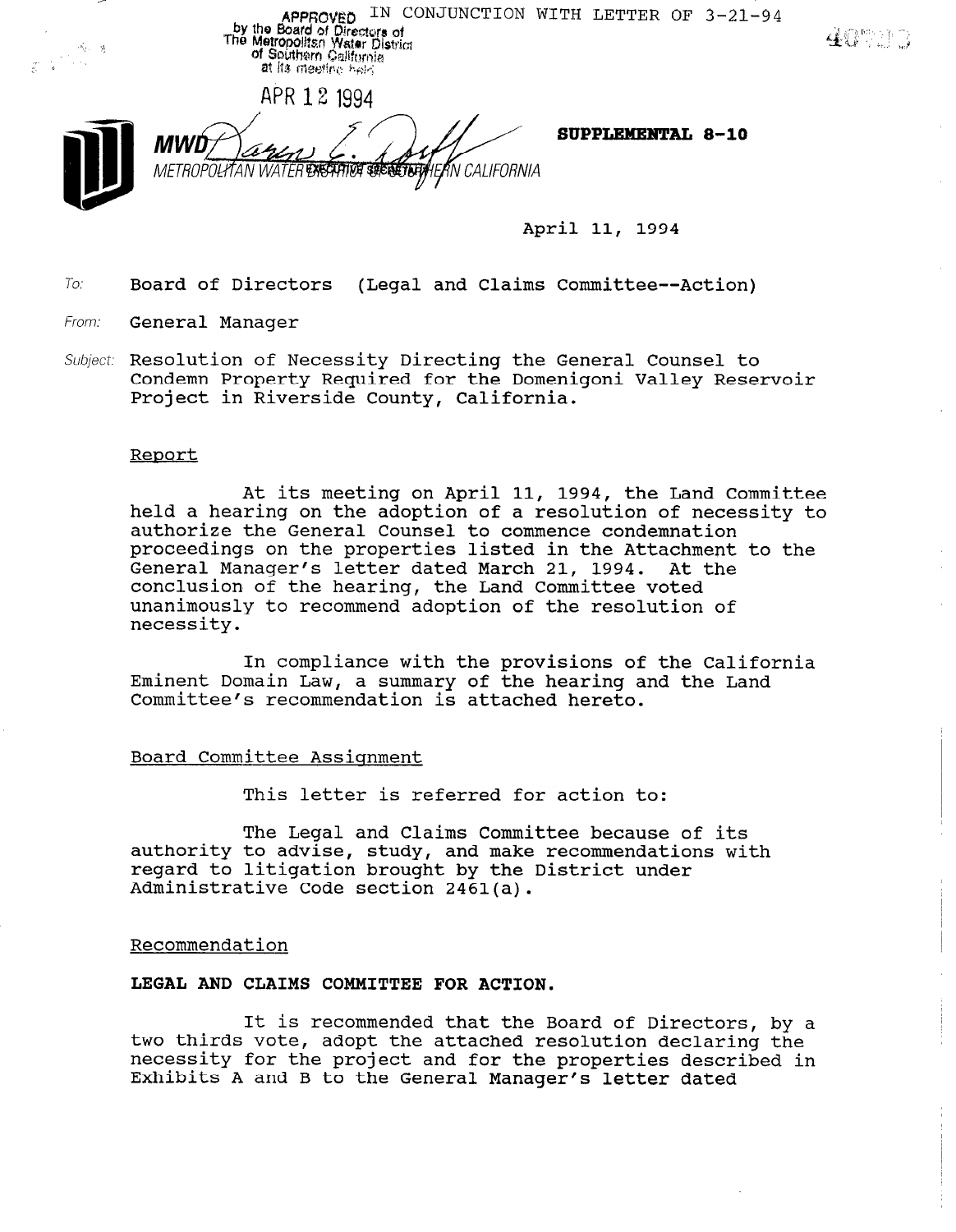Board of Directors -2- April 11, 1994

 $\sim$  $\sim 200$ 

 $\frac{1}{\hbar}$ 

 $\bar{z}$ 

March 21, 1994, and directing the General Counsel to commence condemnation proceedings in Riverside County to acquire those properties.

Ź JV:ks<br>KARSCH\JVBOARD\RESNLT17.SP<br>Attm.

JV: ks KARSCH\JVBOARD\RESNLT17.SP

J.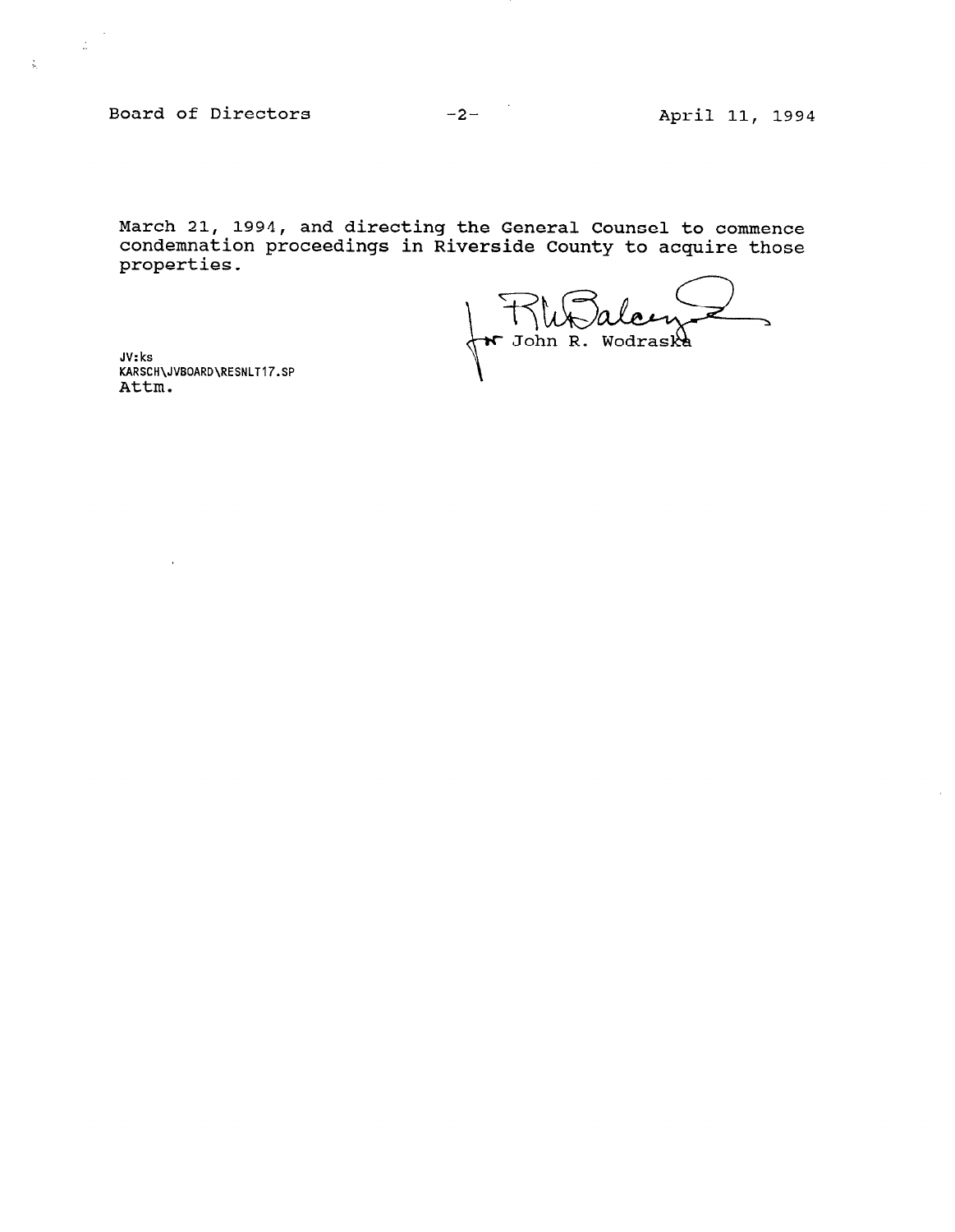SUMMARY OF APRIL 11, 1994 HEARING AND RECOMMENDATION OF THE LAND COMMITTEE REGARDING WHETHER THE BOARD OF DIRECTORS SHOULD ADOPT A RESOLUTION OF NECESSITY TO CONDEMN CERTAIN PROPERTY FOR THE DOMENIGONI VALLEY RESERVOIR PROJECT

 $\mathcal{S}=\mathcal{F}^{\mathcal{S}}$ 

t.

40220

On April 11, 1994, at the offices of The Metropolitan Water District of Southern California, a hearing was held by the Land Committee of Metropolitan's Board of Directors. Land Committee Chairman Bob Kazarian presided. A quorum of the Committee was present.

Chairman Kazarian requested that Deputy General Counsel Joseph Vanderhorst present the matter to the Committee. Mr. Vanderhorst advised the Committee that the eminent domain law makes adoption of a resolution of necessity a prerequisite to the filing of an action to condemn property. The resolution may only be adopted after the property owner has been given notice and an opportunity to be heard on the necessity of taking the property. Metropolitan's Administrative Code provides that such hearings are to be held by the Land Committee. The issues to be determined in the hearing are whether the project is necessary, whether the project has been planned and located in the manner that is most compatible with the greatest public good and least most temperasie with the greetest pusite good and least<br>private injury, and whether the property is necessary for the project.

The hearing on April 11, 1994, was held to determine these issues for the properties listed in the Attachment to the General Manager's letter dated March 21, 1994. Notice of the hearing was mailed March 23, 1994, to the owners of record as shown on the County Assessor's records. Written requests to appear and be heard were received from Mr. Alex Mlikotin and Mr. Dennis Massey on behalf of Gwendolyn Fuqua. Mr. Vanderhorst noted that Mr. Mlikotin was present. No other property owners appeared.

Mr. Vanderhorst requested that Mr. Dennis Majors make a presentation regarding the project and the properties make a presentation regarding the project and the properties<br>which are the subject of the resolution. Mr. Majors explain which are the Subject of the resolution. Mr. Majors expected to provide to provide the to provide the to provide the to provide the to provide the to provide the to provide the to provide the to provide the to provide the that the Domenigoni Valley Reservoir is needed to provide storage capacity for drought, emergency use, and to improve the operational capacity of Metropolitan's delivery system.

Construction of the Eastside Pipeline is proposed as construction of the Eastside Pipeline is propose a part of the reservoir project. The piperine will connect<br>the reservoir to the southerly terminus of the Inland Feeder the reservoir to the southerly terminus of the Inland Feeder pipeline and allow water to be delivered into the reservoir as well as returned into the system as far as west Los Angeles County.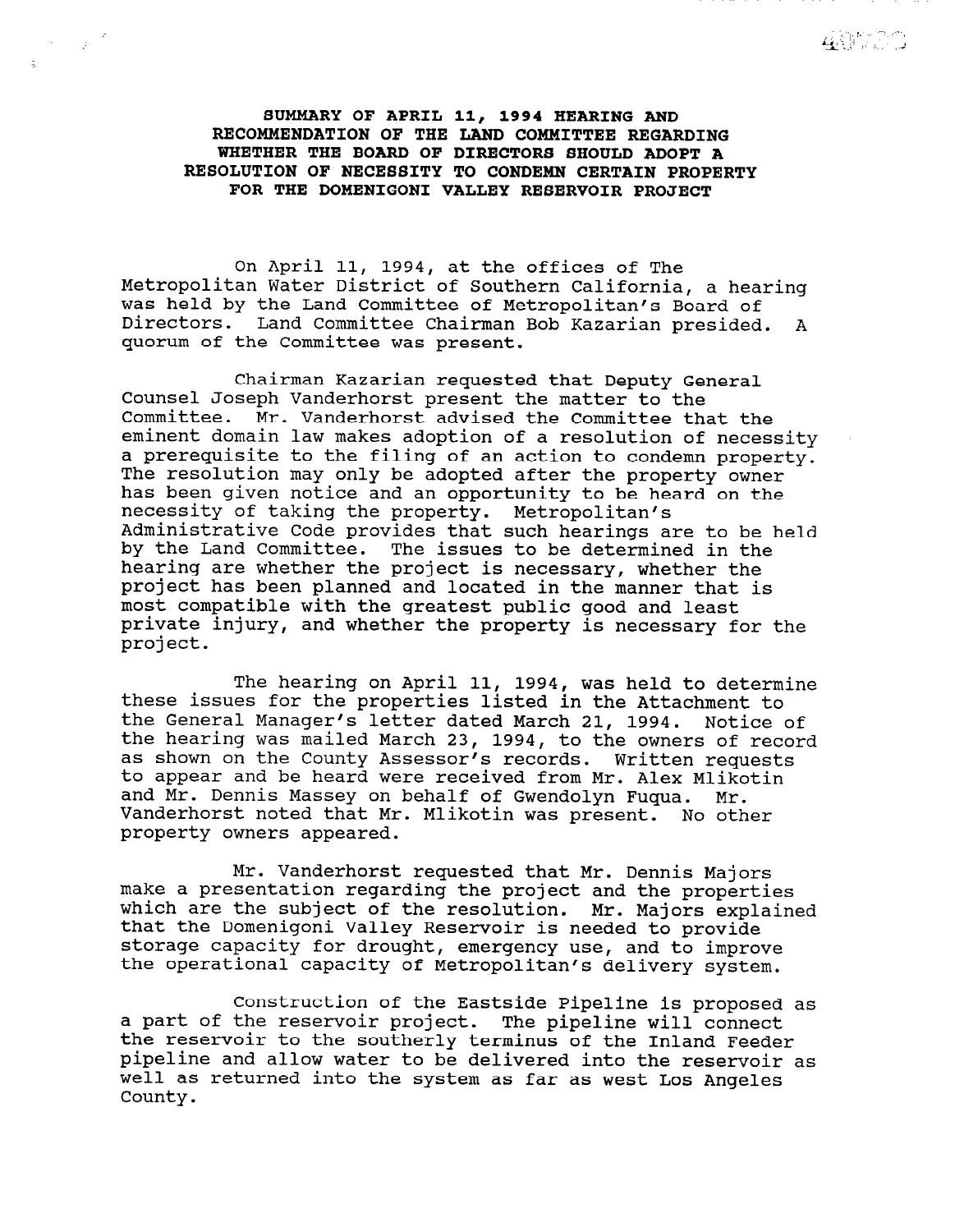The Eastside Pipeline will be constructed along the east of the San Diego Canal alignment. The pipeline must be installed a sufficient distance from the Canal to avoid any danger of affecting the Canal's structural integrity. This requires the taking of additional right-of-way. Temporary right-of-way is also needed for the period of construction of the pipeline, and for a period after construction to complete restorative work in areas where endangered species habitat may be affected by the project.

 $\sim \beta$  .

 $\sim$ 

The properties which are the subject of the resolution of necessity will be required for the Eastside Pipeline. Fee interests will be acquired for the areas in which the pipeline is located, to protect it against future development. Temporary easements are also necessary for the construction work.

Mr. Vanderhorst pointed out that one parcel, owned by Edward and Joan Dilginis, is being acquired in full because the Secondary Inlet Pipeline will be constructed through the middle of the property. The Secondary Inlet Pipeline will act as a secondary means for transferring water between the reservoir and Eastside Pipeline.

Mr. Vanderhorst then requested that Mr. Mlikotin make his presentation to the Committee. Mr. Mlikotin stated that he was retired after working over 30 years as a developer. He is presently working on developing a shopping center on the subject property and has received interest from several large retailers who believe this is the best location for them. He expects to complete a biological review of the property in May or June, and he has already received approval from the Fish and Wildlife Service.

Mr. Mlikotin has reviewed the appraisal done for Metropolitan by Richard Fuller. He does not agree that it reflects the compensation to which he is entitled. He contends that the takings covers 42% of the property and will prevent his development for the next five years. Therefore, he should be paid the lease value of the whole property for the five year period. The Committee inquired into the status of his proposed development and he stated that he was ready to commence in the near future. He provided the Committee with a letter stating his position and attaching a copy of the site plan for his development. A copy of the letter is attached hereto.

Mr. Vanderhorst reminded the Committee that the amount of compensation was not an issue for the hearing on resolution of necessity. The issues are whether the project is necessary, the property is necessary, and the project is planned for greatest public good and least private injury.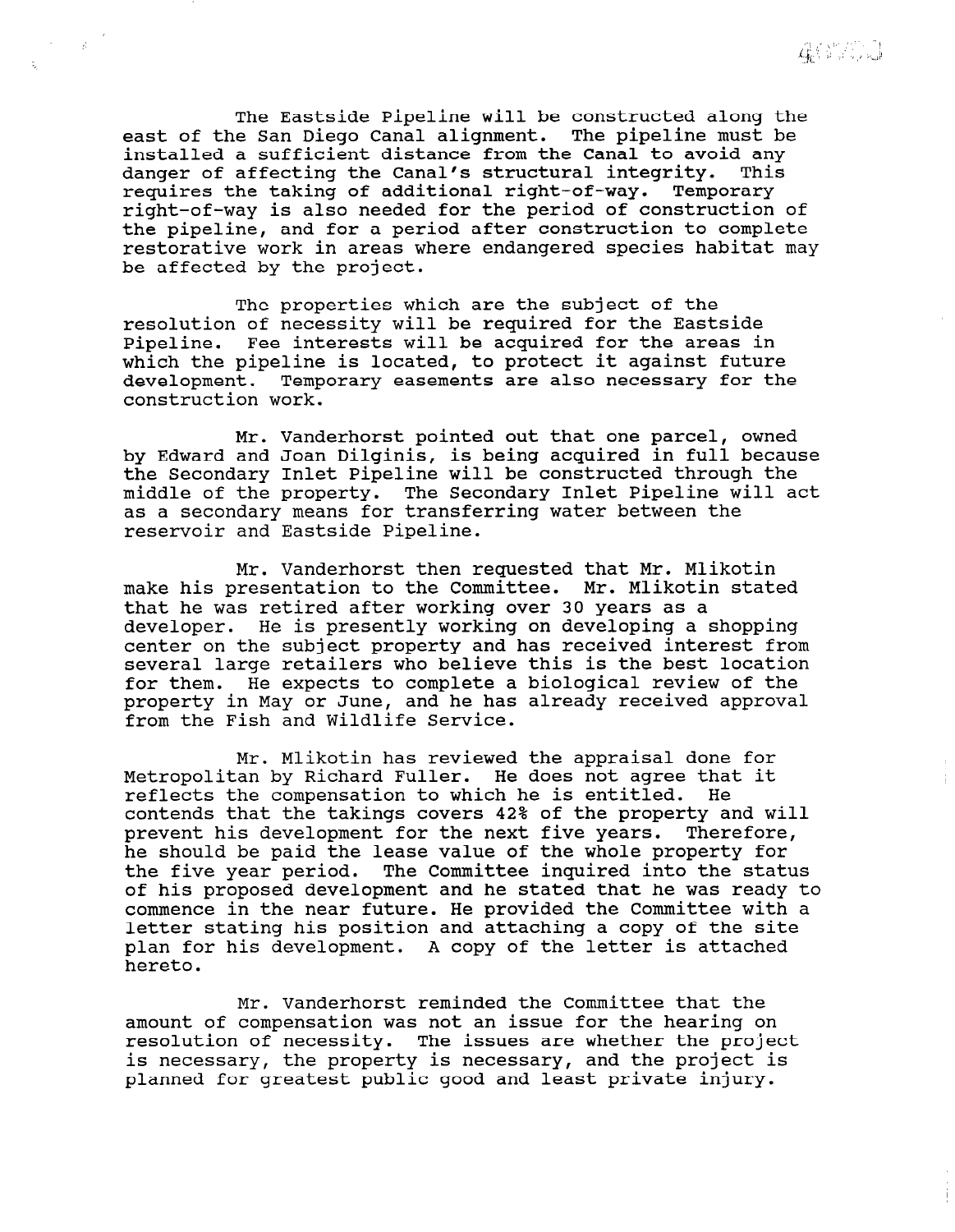$\hat{\theta}$ 

ŧ

There were no further questions from the Committe It was moved and seconded that the Committee recommend tha the Board of Directors adopt, by a two-thirds vote, the proposed resolution of necessity. The motion was passe unanimously.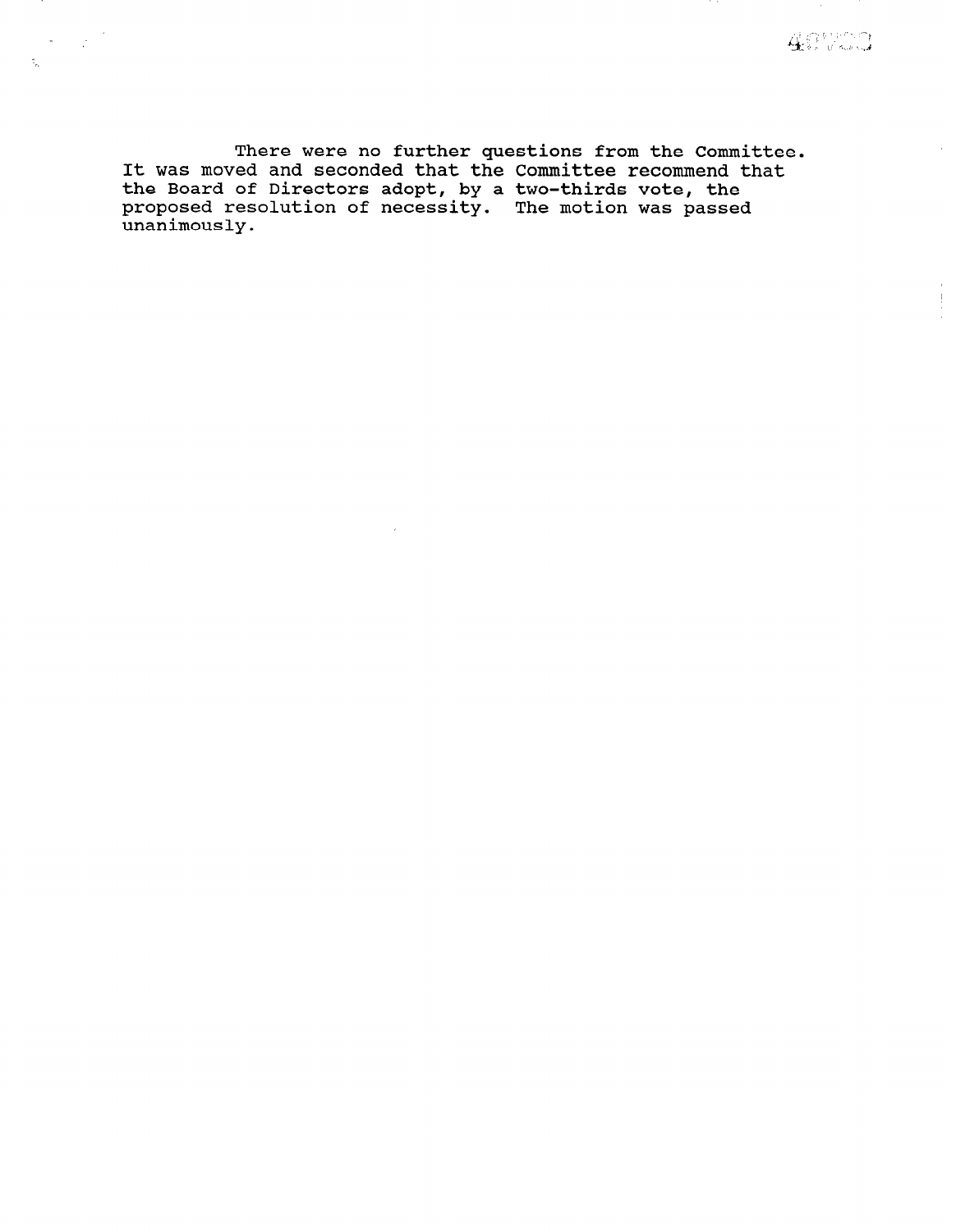# ALEX T. MLIKOTIN **Malling Address** P.O. Box 1975 Santa Monica, Ca. 90406-1975 I'llone (3 10) 45 I-8707 Fax (310) 395-9272

April II, 1994

 $Z_{\rm{N}}\simeq 10^5$ 

 $\epsilon$  .

Land Committee of the Board of Directors Metropolitan Water District of Southern California 350 South Grand Avenue Los Angeles, Ca. 90071

Re: Hearing on Resolution of Necessity for acquisition of portion of Assessor's Parcel No. 455-1300-17-2, located north east of the intersection of State Highway 74/79 and Second San Diego Aqueduct, in the City of Hemet, Calif.

Greetings:

My wife and myself are fee owners of the above referenced property.

Metropolitan Water District (Met) is proposing to acquire portion of subject property for the purpose of construction of the purpose of construction of the purpose of  $\mathbb{R}^n$ portion of subject p

 $\alpha$  actually in few in few in few in few in  $\alpha$ a) acquire in lee, a strip of fand SS leet wide, and consisting of some  $1.088$  ac.  $+/$ -, along Second San Diego<br>Aqueduct (Aqueduct);

b) lease for five years additional strip of land, 90 feet b) lease for five years additional strip of land, 90 wide and running parallel to the above mentioned 35 foot strip and consisting of some  $2.764$  ac.  $+/-.$ 

Total property taken for both of the above purposes would Total property taken for both of the above  $\overline{\phantom{a}}$ 

Therefore, we can consider the balance of the parameter of the parcel is not the parameter of the parameter  $\alpha$ Theretore, we claim that the balance of the parcel is

Code of Civil Procedure §1240.030 states, among others, that "(b) the project is planned or located in the manner that will be most compatible with the greatest public good and the least private injury".

Code of Civil Procedure 51240.030 states, among others, that

We object to the proposed taking of our property and construction of Eastside Pipeline on the following grounds:

 $W$  object to the proposed taking of our property and  $p$ 

a) Met has not been a good neighbour ever since it constructed the Aqueduct. Construction of that project resulted in creating flooding conditions on our property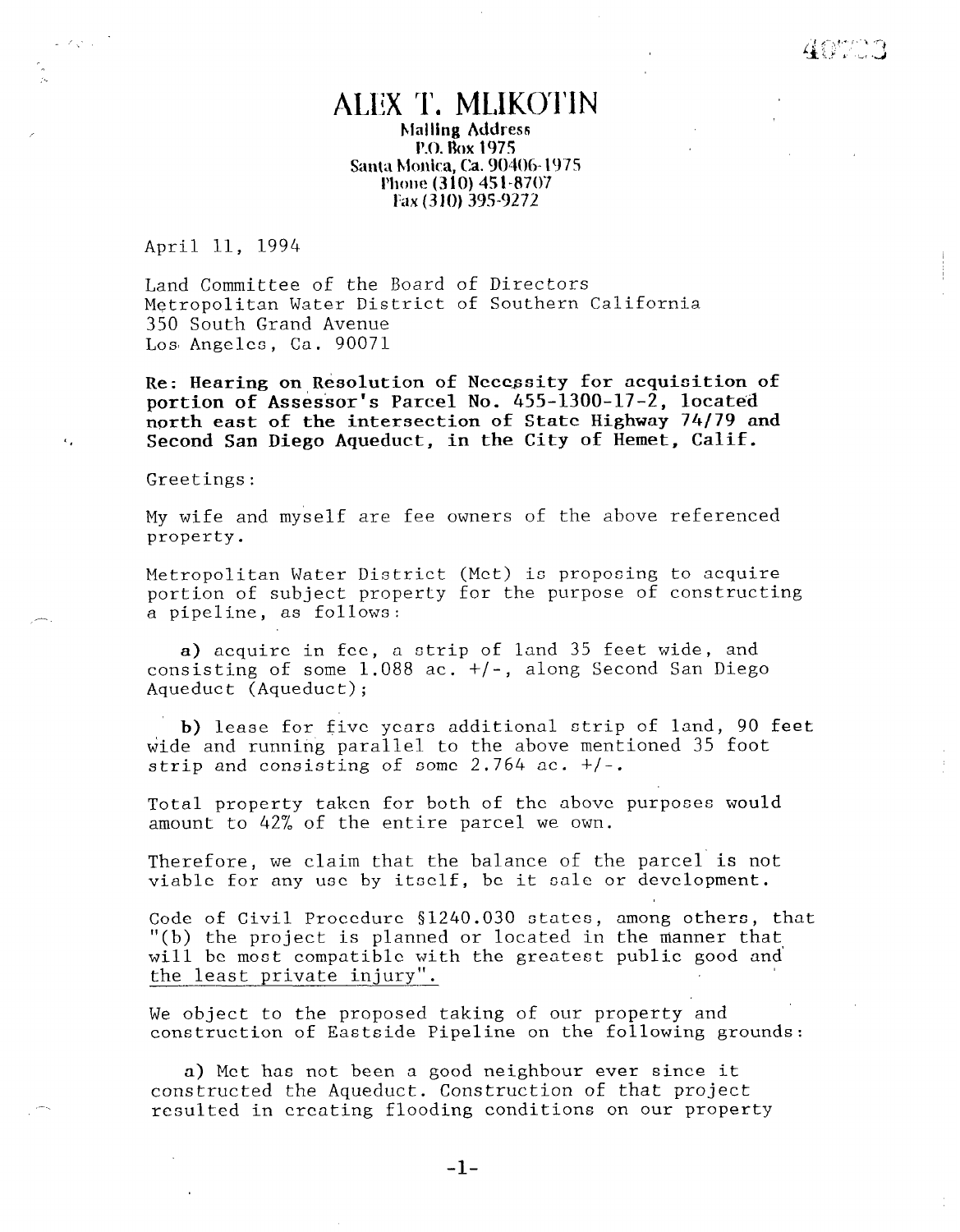April 11, 1994 MET

due to change of grade above other properties on the east and west side of the Aqueduct, thus creating a dam. Natural flow of stormwater was prevented from reaching triple culvert running under the highway.

Our efforts to induce Met to re-grade the area have not been successful.

b) Met's offer to purchase and lease, based on the attached Appraisal Summery Statement, is at fault on its face.

1) Price offered for a purchase portion is not representative of the sales history of properties located on Highway 74/79, being Florida Avenue and a main commercial artery in San Jacinto Valley.

2) Rent offered for a leased portion, being \$lOO.-per ac/year, is less than property taxes even so we have owned the parcel for many years. This would, consequently, require us to subsidize Met for five years!

3) Notwithstanding the fact that your appraiser was fully informed by us as to planning, permitting etc. process and expenses surrounding development of this site, Severance Damages were appraised as "0".

Facts remain that purchase of a 35 foot strip would necessitate redesign of "Hemet Galleria", a shopping center to be developed on this site and on which some \$400,000. in engineering, planning, fees, etc. has been expended.

Portion to be leased for five years would put on hold the entire 9.34 acres site since the 90 foot strip cuts across 87,816 sq. feet of improvements. (See plan attached).

It is true that most of the parking lot would not be included within the 90 foot leased strip, allowing us to develop a parking lot for customers who would have no stores to go to!

Hardly a lucrative enterprise.

Reasonable person, with no requirement that he or she be qualified appraiser, would instantly see the problem with Met's appraisal by asking a simple question:

What does the condamnee do with only 58% of his parcel for when we still contained when  $\frac{100\%}{\pi}$  of  $\frac{1}{2}$  is required for viable  $\mu$  and  $\mu$  and  $\mu$  or the site is required want to  $\mu$ development by him - or sale to someone who would want to develop the site?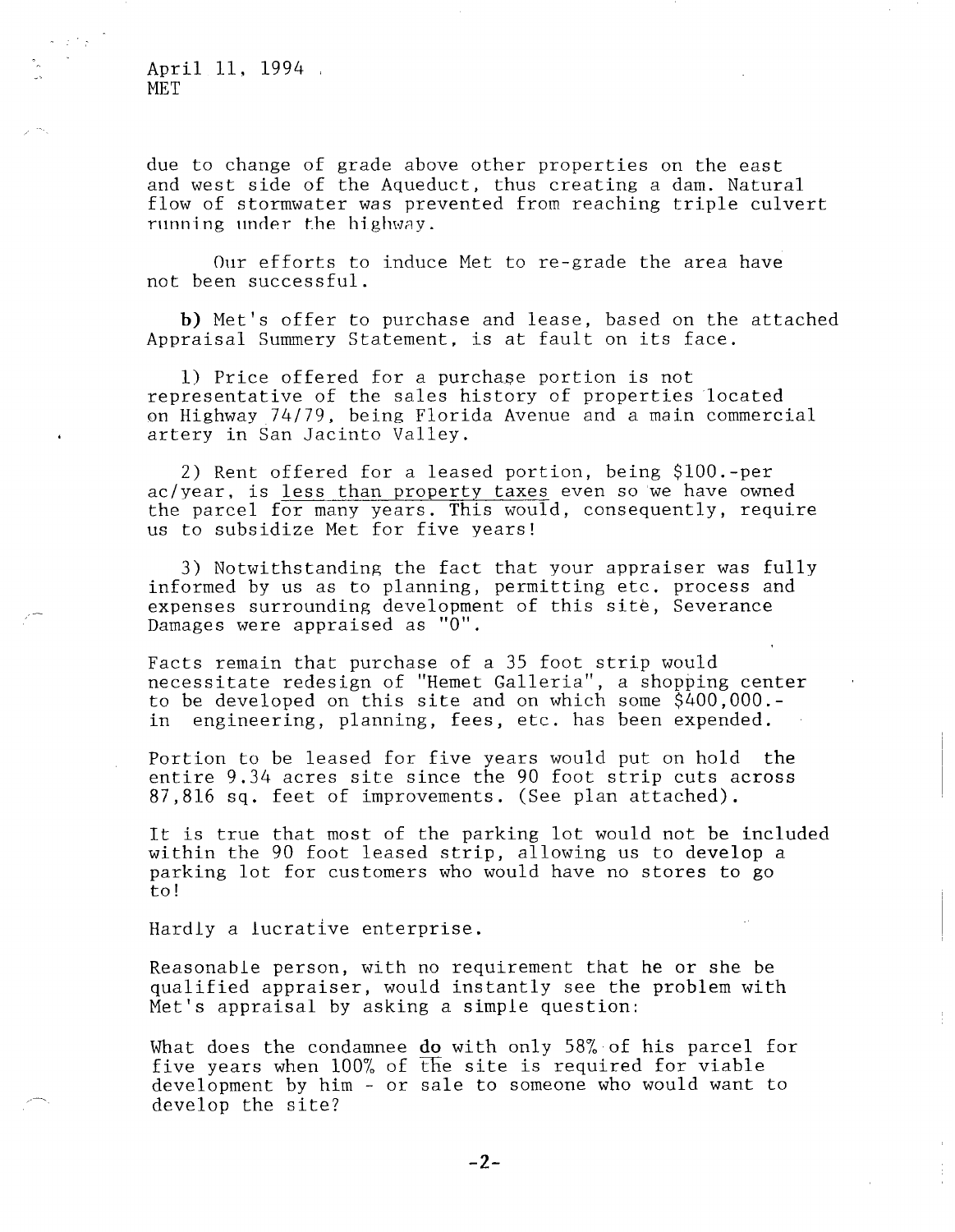April 11, 1994 **MET** 

At what price would one have to sell subject property while 42% of the same is not available for five years?

There is also the fact that construction will be going on "just next door" for a long time with associated truck and heavy equipment traffic causing noise and dust being made worse due to regular wind conditions coming from the west.

We suggest that you revisit your appraisal in light of the above and consider all applicable methods of appraising enumerated in the law of Eminent Domain.

Respectfully submitted,

Alex T. MAkotin

U. Weller Elvira M. Mlikotin

Encl.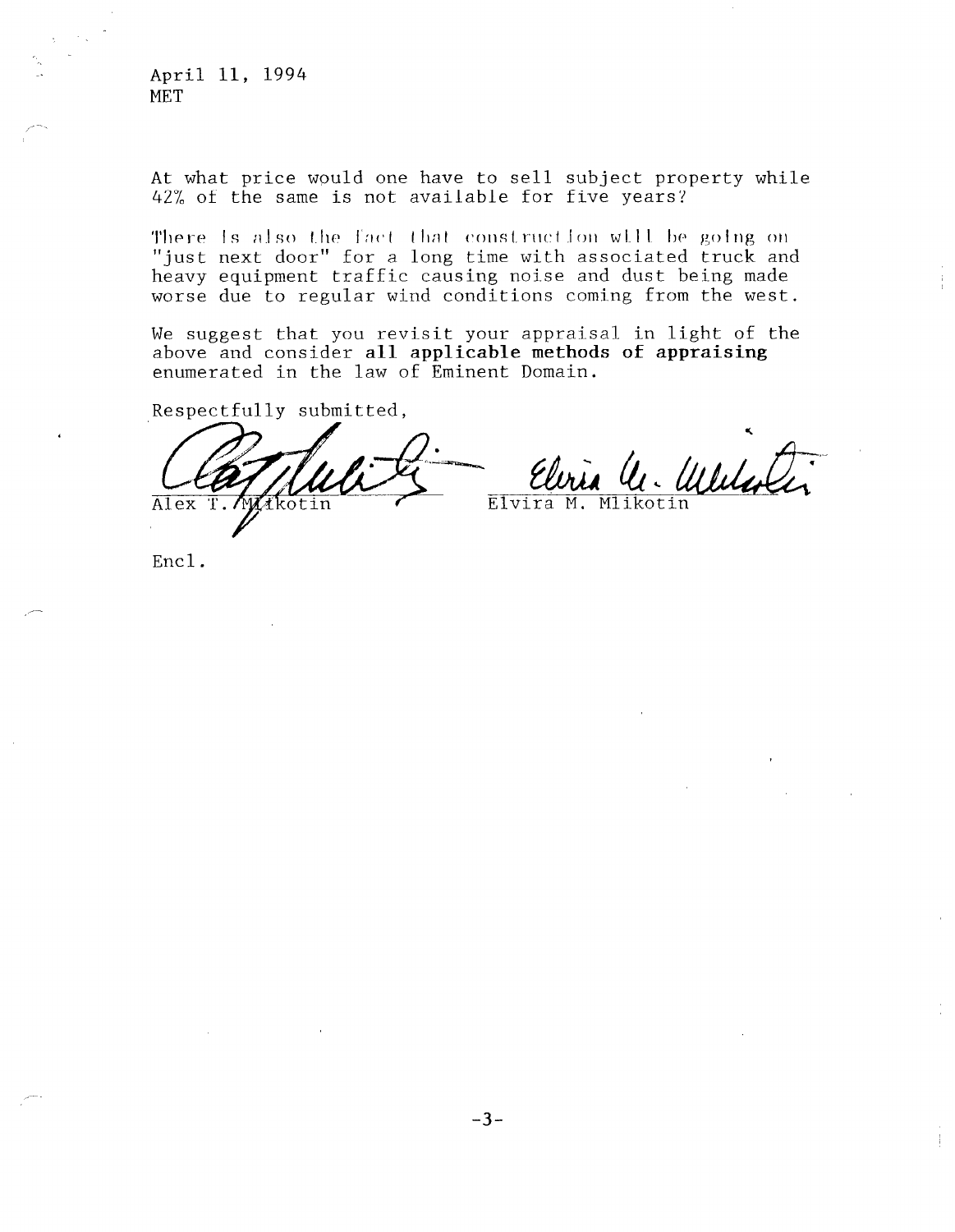### APPRAISAL SUMMARY STATEMENT

 $A^{\prime\prime\prime}$  :  $22$ 

| <b>MWD Parcel Nos.:</b>         | 144-3-16 and 144-3-16TEA1                                                                    |
|---------------------------------|----------------------------------------------------------------------------------------------|
| <b>Property Owner:</b>          | Alex T. Mlikotin, et ux.                                                                     |
| Location:                       | Adjacent to the east line of the San Diego Canal, north of Florida<br>Avenue, City of Hemet. |
| Abbrev. Legal Descrip.:         | Portion of the southeast quarter of Section 12, Township 5 south,<br>Range 2 west.           |
| Assessors Parcel No.:           | 455-130-017                                                                                  |
| <b>Type of Property:</b>        | Vacant land.                                                                                 |
| <b>Highest and Best Use:</b>    | Speculative investment for future development with potential<br>commercial uses.             |
| Use Interrupted:                | Agricultural uses                                                                            |
| Improvmnts/Crops Affected: None |                                                                                              |
|                                 | <b>Temporary Easement Term:</b> 5 years, commencing mid-1994                                 |
| Date of Value:                  | November 15, 1993                                                                            |

## Special Limiting Conditions:

- 1. That, as the approximation purposes, as the approximation purposes, a complete value of  $\alpha$ That, as the appraisal was not prepared for inigation purposes, a complete valuation or the larger ownership and remainder parcels was not made. However, consideration was given to any severance damages and/or special benefits which may result from the proposed taking.  $2.7$  That any existing or necessary access to the larger ownership parcel will be allowed so the allowed solid be allowed solid be allowed solid be allowed solid be allowed solid be allowed solid be allowed solid be allo
- mat any existing or necessary access  $\overline{a}$  as not to damage the remainder parcel.
- rnat upon expir

|                     | Parcel                    | <b>Interest</b>                  | <b>Acres</b>             | Value    |                    |
|---------------------|---------------------------|----------------------------------|--------------------------|----------|--------------------|
|                     | $144 - 3 - 16$            | Fee                              | 1.088                    | \$27,200 |                    |
|                     | 144-3-16TEA1              | Temp Esmt.                       | 2.764                    | 1,400    |                    |
|                     |                           |                                  | Total:                   | \$28,600 |                    |
|                     |                           |                                  | Severance Damages:       | 0        |                    |
| $\mathbf{t}$        |                           |                                  | <b>Special Benefits:</b> | NA       |                    |
|                     |                           | $\%$ tal Just $\,$ Compensation: |                          | \$28,600 |                    |
| <b>Appraisers:</b>  | Richard A. Fuller, MAI    |                                  |                          |          |                    |
|                     | <b>Andrew Brooks, MAI</b> |                                  |                          |          | Date               |
| <b>Reviewed by:</b> |                           |                                  |                          |          | Date<br>$\epsilon$ |